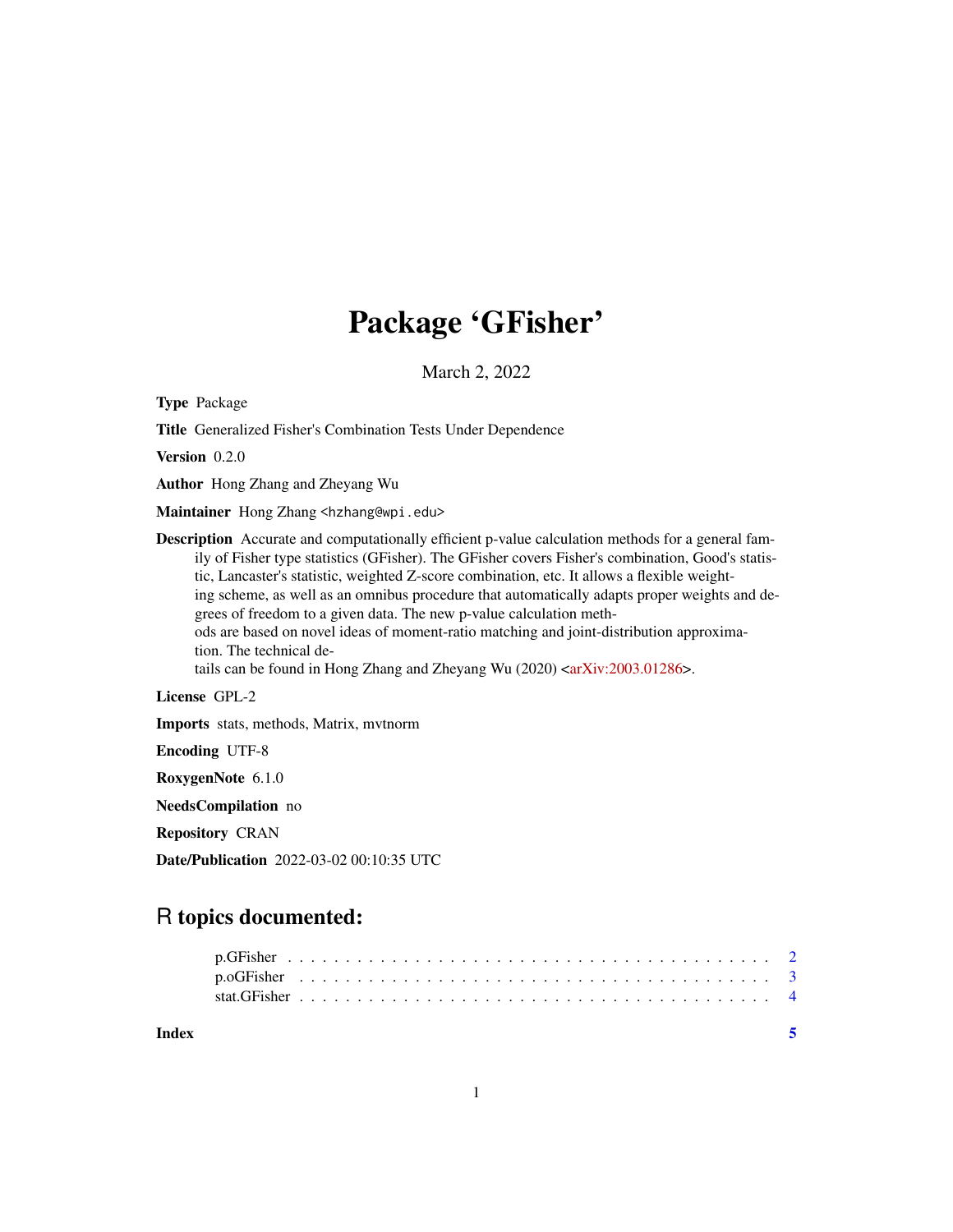<span id="page-1-0"></span>

#### Description

Survival function of the generalized Fisher's p-value combination statistic.

#### Usage

```
p.GFisher(q, df, w, M, p.type = "two", method = "HYB", nsim = NULL)
```
#### Arguments

| q      | - observed GFisher statistic.                                                                                                                                                                                 |
|--------|---------------------------------------------------------------------------------------------------------------------------------------------------------------------------------------------------------------|
| df     | - vector of degrees of freedom for inverse chi-square transformation for each<br>p-value. If all df's are equal, it can be defined by the constant.                                                           |
| W      | - vector of weights.                                                                                                                                                                                          |
| M      | - correlation matrix of the input statistics.                                                                                                                                                                 |
| p.type | $-$ "two" = two-sided p-values, "one" = one-sided p-values.                                                                                                                                                   |
| method | - " $MR$ " = simulation-assisted moment ratio matching, " $HYB$ " = moment ratio<br>matching by quadratic approximation, " $GB$ " = Brown's method with calculated<br>variance. See details in the reference. |
| nsim   | - number of simulation used in the "MR" method, default $=$ 5e4.                                                                                                                                              |

#### Value

p-value of the observed GFisher statistic.

#### References

Hong Zhang and Zheyang Wu. "Accurate p-Value Calculation for Generalized Fisher's Combination Tests Under Dependence", <arXiv:2003.01286>.

#### Examples

```
set.seed(123)
n = 10M = matrix(0.3, n, n) + diag(0.7, n, n)zscore = matrix(rnorm(n),nrow=1)%*%chol(M)
pval = 2*(1-pnorm(abs(zscore)))
gf1 = stat.GFisher(pval, df=2, w=1)
gf2 = stat.GFisher(pval, df=1:n, w=1:n)
p.GFisher(gf1, df=2, w=1, M=M, method="HYB")
p.GFisher(gf1, df=2, w=1, M=M, method="MR", nsim=5e4)
p.GFisher(gf2, df=1:n, w=1:n, M=M, method="HYB")
p.GFisher(gf2, df=1:n, w=1:n, M=M, method="MR", nsim=5e4)
```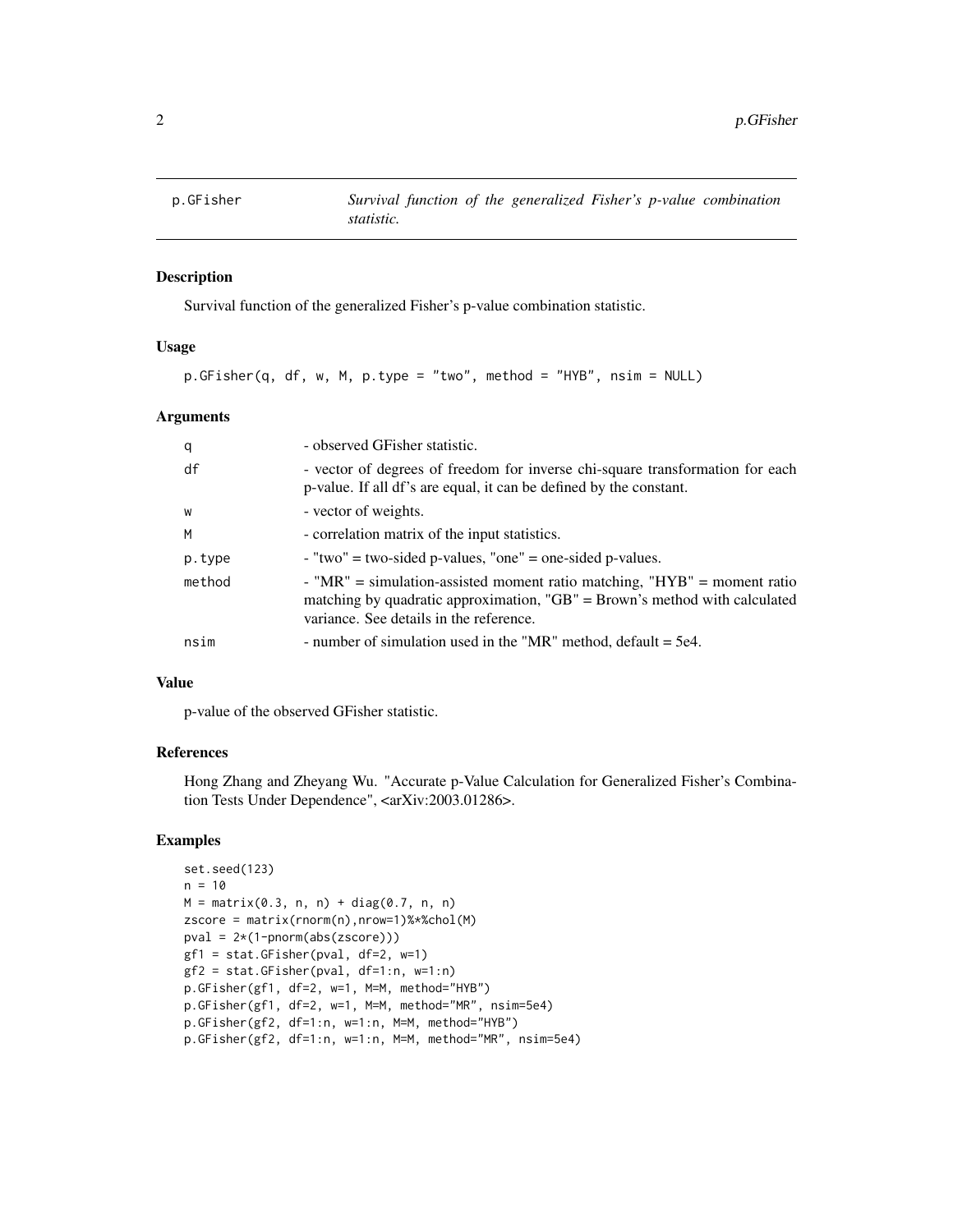<span id="page-2-0"></span>

#### Description

P-value of the omnibus generalized Fisher's p-value combination test.

#### Usage

```
p.oGFisher(p, DF, W, M, p.type = "two", method = "HYB",
 combine = "cct", nsim = NULL)
```
#### Arguments

| p       | - vector of input p-values.                                                                                                                                                                           |
|---------|-------------------------------------------------------------------------------------------------------------------------------------------------------------------------------------------------------|
| DF      | - matrix of degrees of freedom for inverse chi-square transformation for each<br>p-value. Each row represents a GFisher test.                                                                         |
| W       | - matrix of weights. Each row represents a GFisher test.                                                                                                                                              |
| M       | - correlation matrix of the input statistics.                                                                                                                                                         |
| p.type  | $-$ "two" = two-sided p-values, "one" = one-sided p-values.                                                                                                                                           |
| method  | - "MR" = simulation-assisted moment ratio matching, " $HYB''$ = moment ratio<br>matching by quadratic approximation, "GB" = Brown's method with calculated<br>variance. See details in the reference. |
| combine | - "cct" = $\text{oGFisher}$ using the Cauchy combination method, "mvn" = $\text{oGFisher}$<br>using multivariate normal distribution.                                                                 |
| nsim    | - number of simulation used in the "MR" method, default $=$ 5e4.                                                                                                                                      |

#### Value

1. p-value of the oGFisher test. 2. individual p-value of each GFisher test.

#### References

Hong Zhang and Zheyang Wu. "Accurate p-Value Calculation for Generalized Fisher's Combination Tests Under Dependence", <arXiv:2003.01286>.

#### Examples

```
set.seed(123)
n = 10M = matrix(0.3, n, n) + diag(0.7, n, n)zscore = matrix(rnorm(n),nrow=1)%*%chol(M)
pval = 2*(1-pnorm(abs(zscore)))
DF = rbind(rep(1, n), rep(2, n))W = \text{rbind}(\text{rep}(1, n), 1:10)p.oGFisher(pval, DF, W, M, p.type="two", method="HYB", combine="cct")
```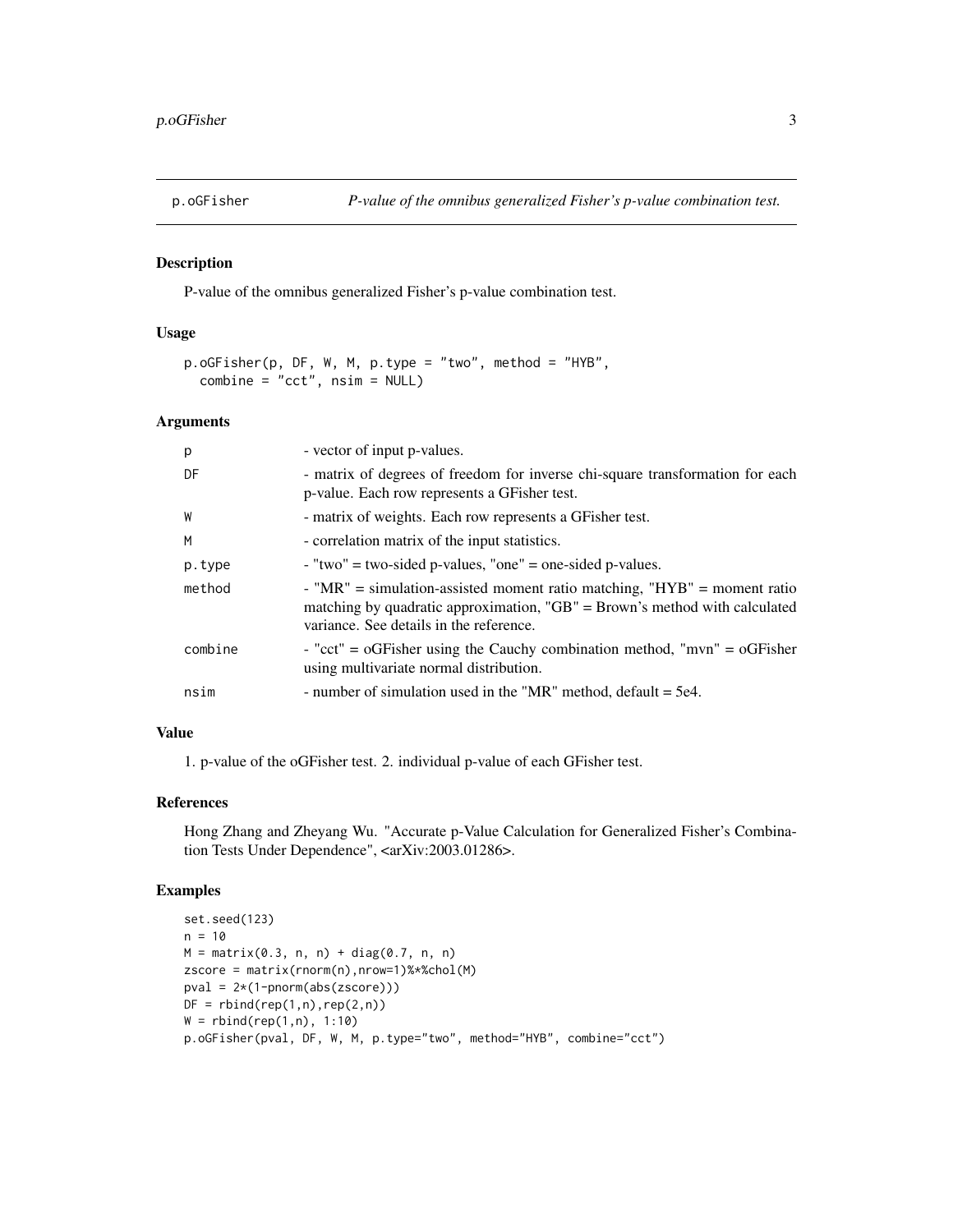<span id="page-3-0"></span>

#### Description

Generalized Fisher's p-value combination statistic.

#### Usage

stat.GFisher(p,  $df = 2$ ,  $w = 1$ )

#### Arguments

| p  | - vector of input p-values.                                                                                                                         |
|----|-----------------------------------------------------------------------------------------------------------------------------------------------------|
| df | - vector of degrees of freedom for inverse chi-square transformation for each<br>p-value. If all df's are equal, it can be defined by the constant. |
| W  | - vector of weights.                                                                                                                                |

#### Value

GFisher statistic sum\_i w\_i\*qchisq(1 - p\_i, df\_i).

#### References

Hong Zhang and Zheyang Wu. "Accurate p-Value Calculation for Generalized Fisher's Combination Tests Under Dependence", <arXiv:2003.01286>.

#### Examples

```
n = 10
pval = runif(n)stat.GFisher(pval, df=2, w=1)
stat.GFisher(pval, df=rep(2,n), w=rep(1,n))
stat.GFisher(pval, df=1:n, w=1:n)
```